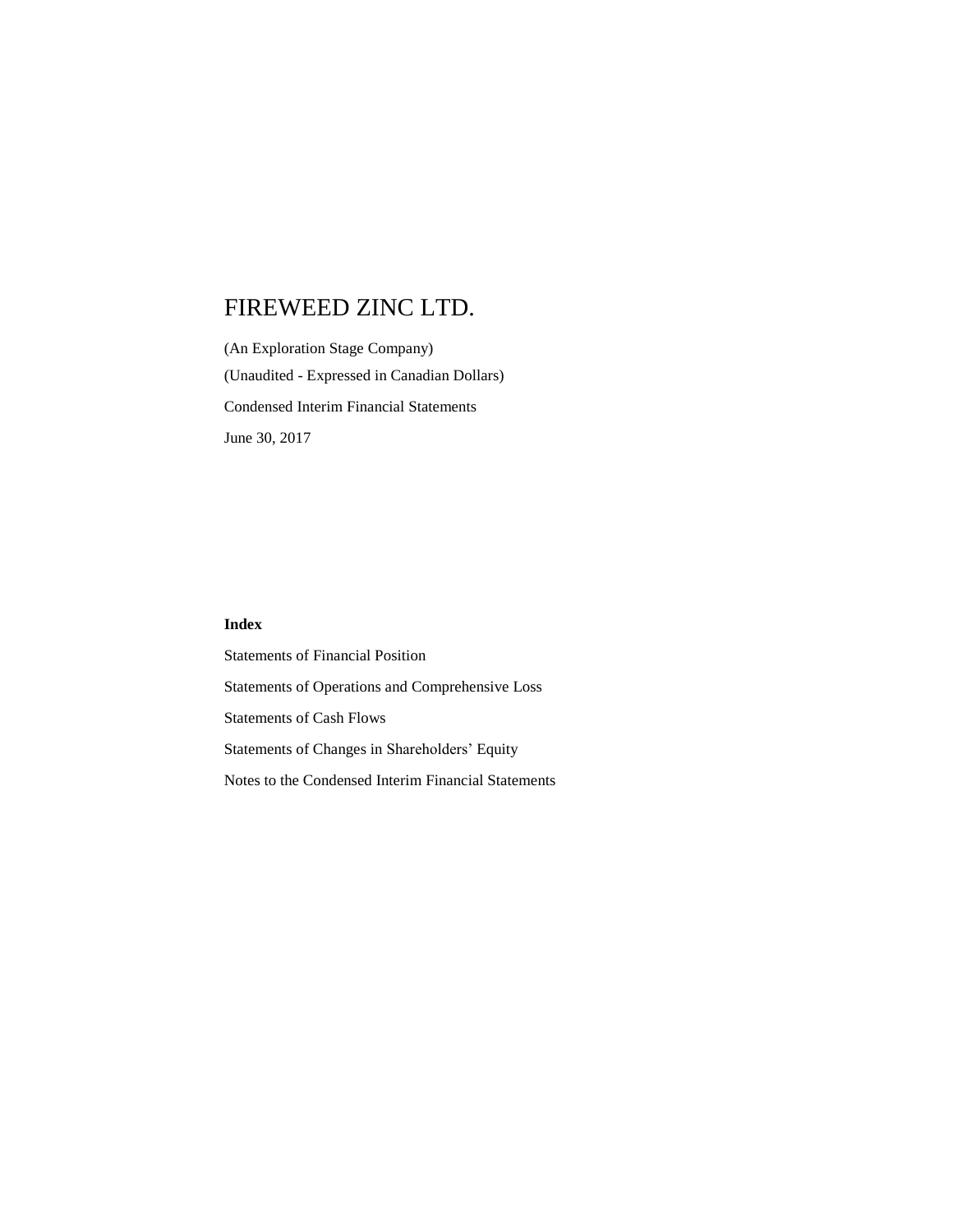# **Notice of non-review of condensed interim financial statements**

In accordance with National Instrument 51-102 *Continuous Disclosure Obligations* of the Canadian Securities Administrators, notice is given that the attached condensed interim financial statements for the six-month period ended June 30, 2017 have not been reviewed by the Company's auditors.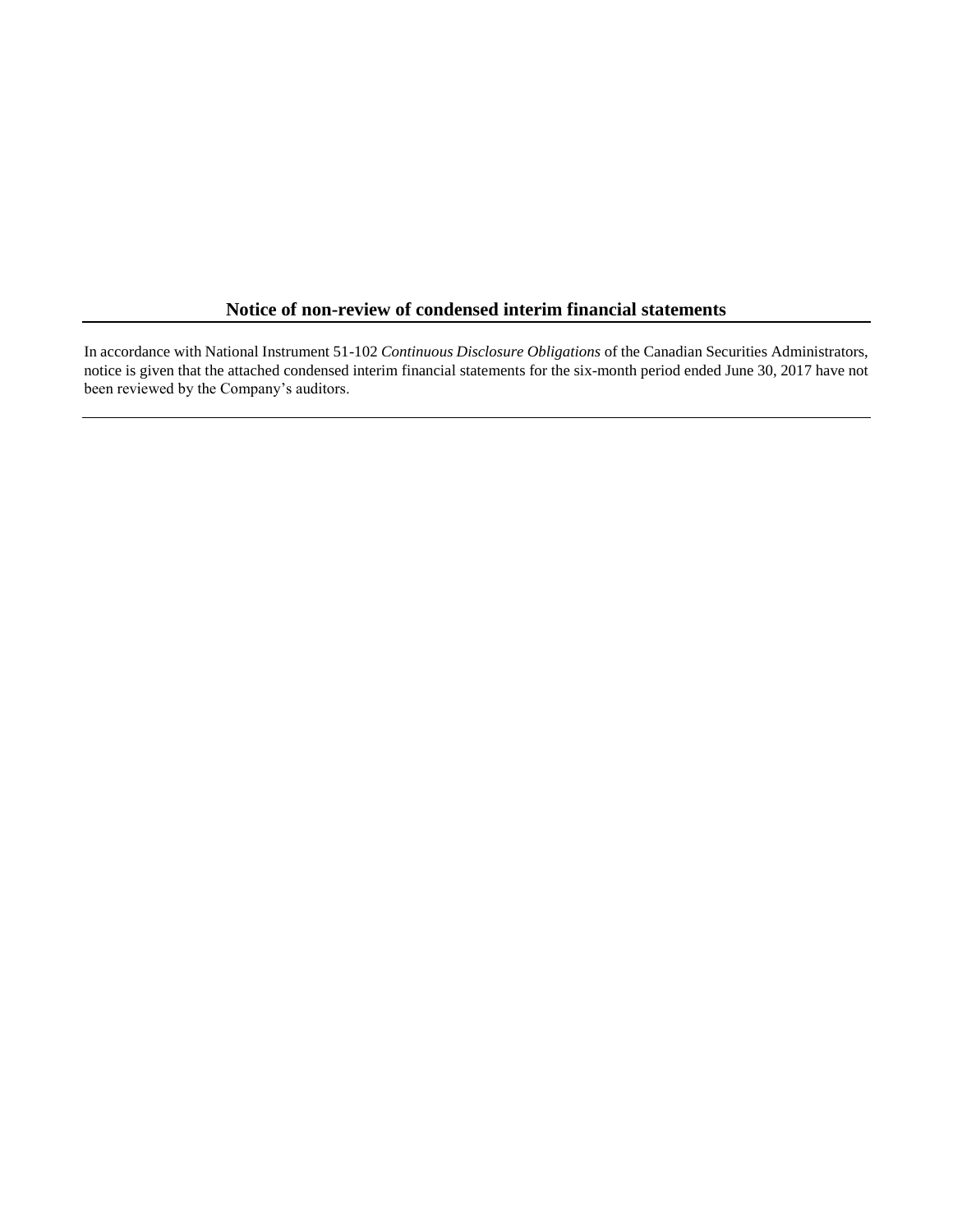Condensed Interim Statements of Financial Position as at

(Unaudited - Expressed in Canadian Dollars)

|                                                                                                                 |          |               | June 30,             | December 31,  |
|-----------------------------------------------------------------------------------------------------------------|----------|---------------|----------------------|---------------|
|                                                                                                                 | Note     |               | 2017                 | 2016          |
| <b>Assets</b>                                                                                                   |          |               |                      |               |
| Current assets:                                                                                                 |          |               |                      |               |
| Cash                                                                                                            |          | $\mathcal{S}$ | 3,819,193            | \$<br>72,214  |
| Receivables                                                                                                     |          |               | 21,889               | 4,013         |
| Prepaid expenses                                                                                                |          |               | 89,800               | 1,950         |
|                                                                                                                 |          |               | 3,930,882            | 78,177        |
| Equipment                                                                                                       | 5        |               | 3,063                |               |
| Exploration and evaluation assets                                                                               | 4        |               | 385,291              | 101,971       |
|                                                                                                                 |          | \$            | 4,319,236            | \$<br>180,148 |
| <b>Liabilities and Shareholders' Equity</b><br>Current liabilities:<br>Accounts payable and accrued liabilities | 6        | \$            | 51,499               | \$<br>31,808  |
|                                                                                                                 |          |               |                      |               |
| Shareholders' equity:                                                                                           |          |               |                      |               |
| Capital stock<br>Warrants reserve                                                                               | 7        |               | 4,674,623<br>105,565 | 270,500       |
| Subscriptions received in advance                                                                               |          |               |                      | 80,000        |
| Deficit                                                                                                         |          |               | (512, 451)           | (202, 160)    |
|                                                                                                                 |          |               | 4,267,737            | 148,340       |
|                                                                                                                 |          | \$            | 4,319,236            | \$<br>180,148 |
| Nature and continuance of operations (Note 1)<br>Commitment (Note 12)<br>Subsequent events (Note 13)            |          |               |                      |               |
| On behalf of the Board:                                                                                         |          |               |                      |               |
| "Brandon Macdonald"                                                                                             | Director |               | "George Gorzynski"   | Director      |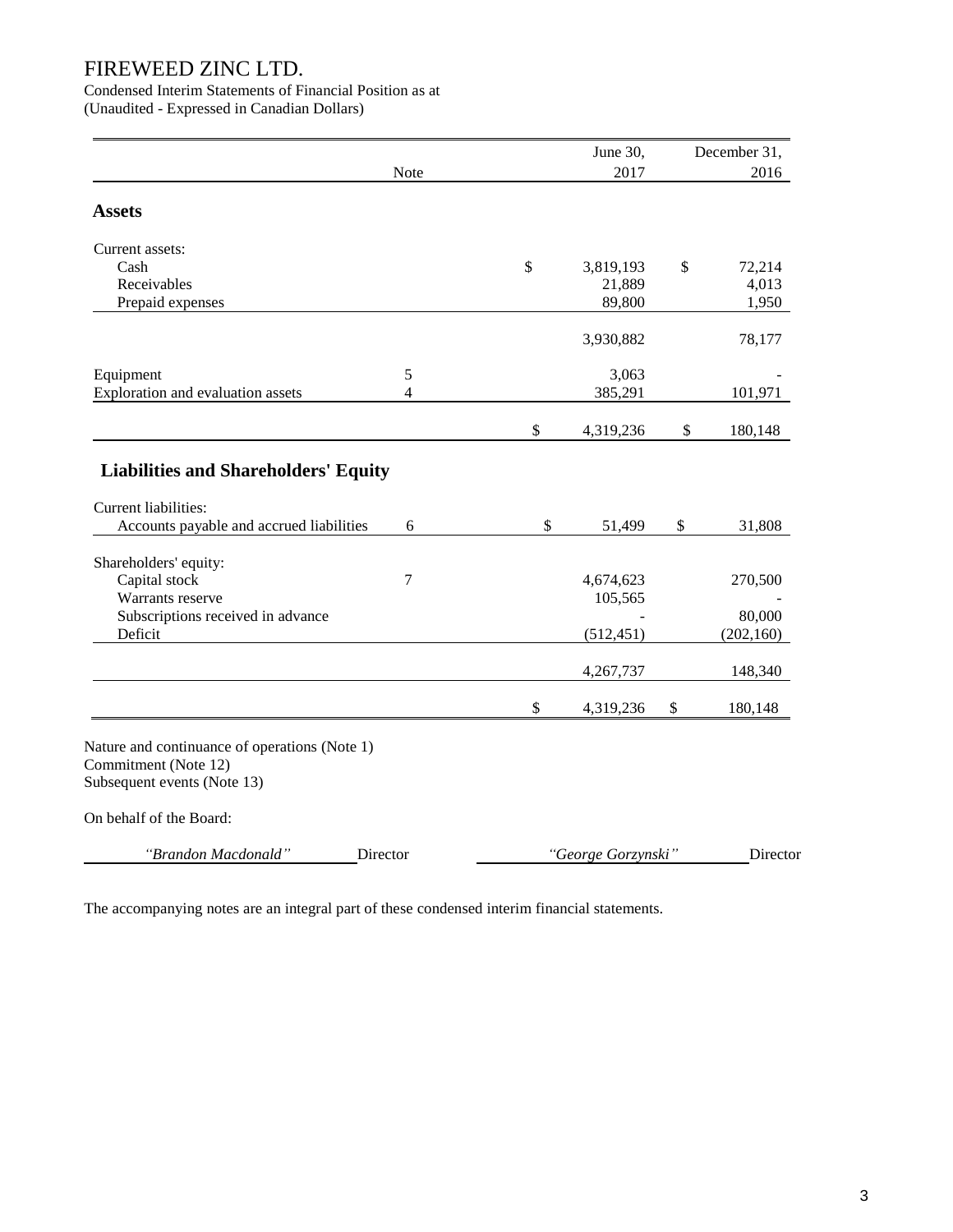Condensed Interim Statements of Operations and Comprehensive Loss (Unaudited - Expressed in Canadian Dollars)

|                                                                             |             | Three months     |    | Three months             | Six months      |               | Six months |
|-----------------------------------------------------------------------------|-------------|------------------|----|--------------------------|-----------------|---------------|------------|
|                                                                             |             | ended            |    | ended                    | ended           |               | ended      |
|                                                                             |             | June 30,         |    | June 30,                 | June 30,        |               | June 30,   |
|                                                                             | <b>Note</b> | 2017             |    | 2016                     | 2017            |               | 2016       |
| <b>Expenses</b>                                                             |             |                  |    |                          |                 |               |            |
| Consulting fees                                                             | $\,8\,$     | \$<br>34,475 \$  |    | $\overline{\phantom{0}}$ | \$<br>65,725    | \$            |            |
| Depreciation                                                                | 5           | 540              |    |                          | 540             |               |            |
| Investor relations                                                          |             | 63,140           |    |                          | 100,751         |               |            |
| Office expenses                                                             |             | 7,183            |    |                          | 7,775           |               |            |
| Professional Fees                                                           |             | 57,747           |    | 1,293                    | 65,471          |               | 1,293      |
| Rent                                                                        |             | 5,850            |    |                          | 11,700          |               |            |
| Transfer Agent & Filing Fees                                                |             | 53,399           |    |                          | 55,899          |               |            |
| Travel                                                                      |             | 2,973            |    |                          | 2,973           |               |            |
| Interest income                                                             |             | (543)            |    |                          | (543)           |               |            |
| Net loss for the period                                                     |             | \$<br>(224, 764) | -S | (1,293)                  | \$<br>(310,291) | \$            | (1,293)    |
| <b>Loss per share</b> $-$ basic and diluted                                 |             | \$<br>(0.02)     | \$ |                          | \$<br>(0.04)    | $\mathcal{S}$ |            |
| Weighted average number of common<br>shares outstanding - basic and diluted |             | 12,351,471       |    | 3,200,000                | 10,449,966      |               | 3,200,000  |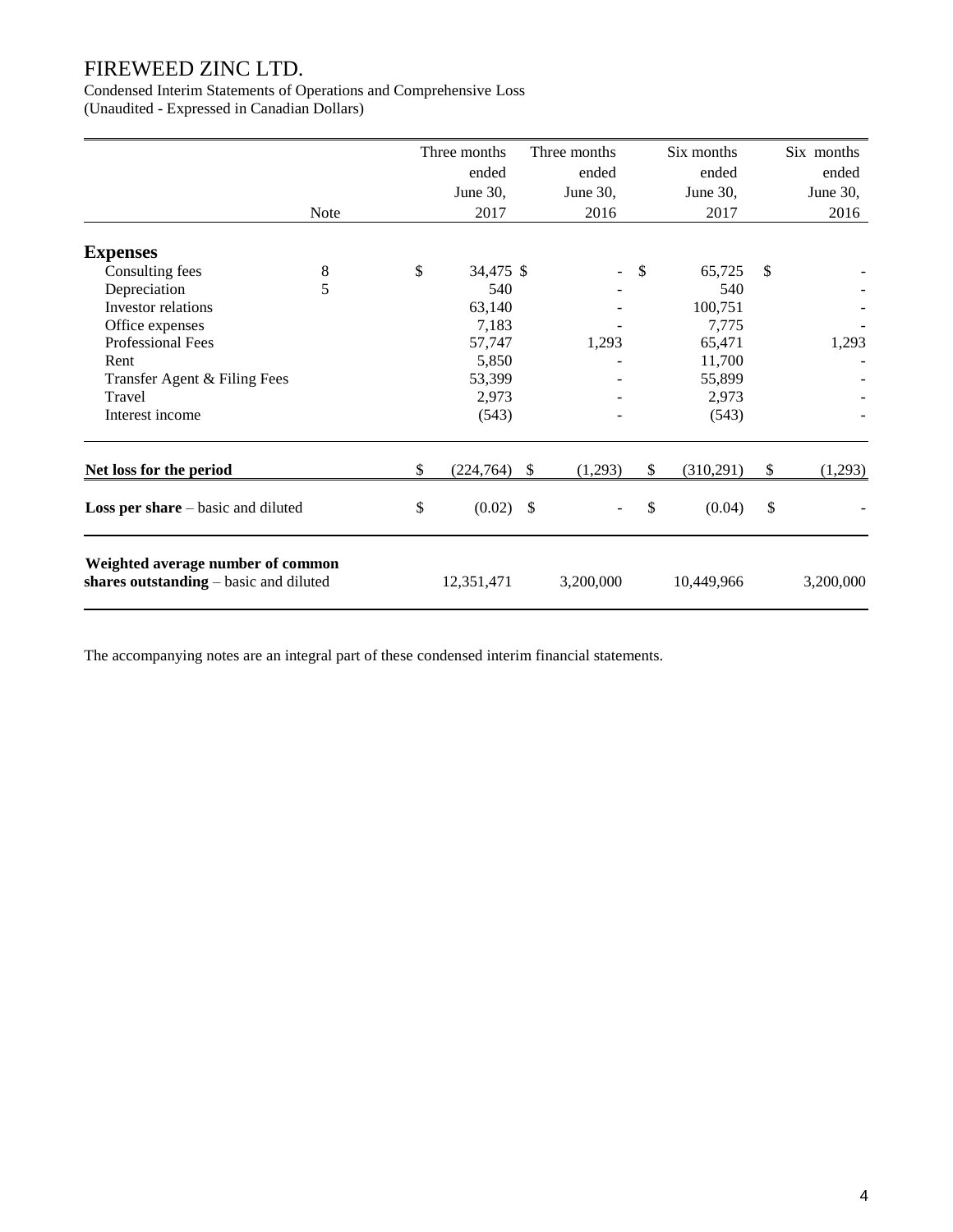# Condensed Interim Statements of Cash Flows

(Unaudited - Expressed in Canadian Dollars)

|                                           |      | Six months ended     | Six months ended |
|-------------------------------------------|------|----------------------|------------------|
|                                           |      | June 30,             | June 30,         |
|                                           | Note | 2017                 | 2016             |
| OPERATING ACTIVITIES                      |      |                      |                  |
| Net loss for the period                   |      | \$<br>$(310,291)$ \$ | (1,293)          |
| Adjustment for items not affecting cash:  |      |                      |                  |
| Depreciation                              |      | 540                  |                  |
| Change in non-cash working capital items: |      |                      |                  |
| Receivables                               |      | (17, 876)            |                  |
| Prepaid expenses                          |      | (87, 850)            |                  |
| Accounts payable and accrued liabilities  |      | (24, 643)            | 1,293            |
|                                           |      | (440, 120)           |                  |
| <b>INVESTING ACTIVITIES</b>               |      |                      |                  |
| Equipment                                 | 5    | (3,603)              |                  |
| Exploration and evaluation assets         | 4    | (238,986)            |                  |
|                                           |      | (242, 589)           |                  |
| <b>FINANCING ACTIVITIES</b>               |      |                      |                  |
| Capital stock, net of issuance costs      | 7    | 4,429,688            |                  |
|                                           |      | 4,429,688            |                  |
| Increase in cash                          |      | 3,746,979            |                  |
| Cash, beginning of the period             |      | 72,214               |                  |
| Cash, end of the period                   |      | \$<br>3,819,193      | \$               |

Supplemental disclosures with respect to cash flows:

## **Supplemental Schedule of Non-Cash Investing and Financing Activities**

| Exploration and evaluation expenditures included in accounts $P^{\sim}$<br><b>navable</b> |  |  |
|-------------------------------------------------------------------------------------------|--|--|
|                                                                                           |  |  |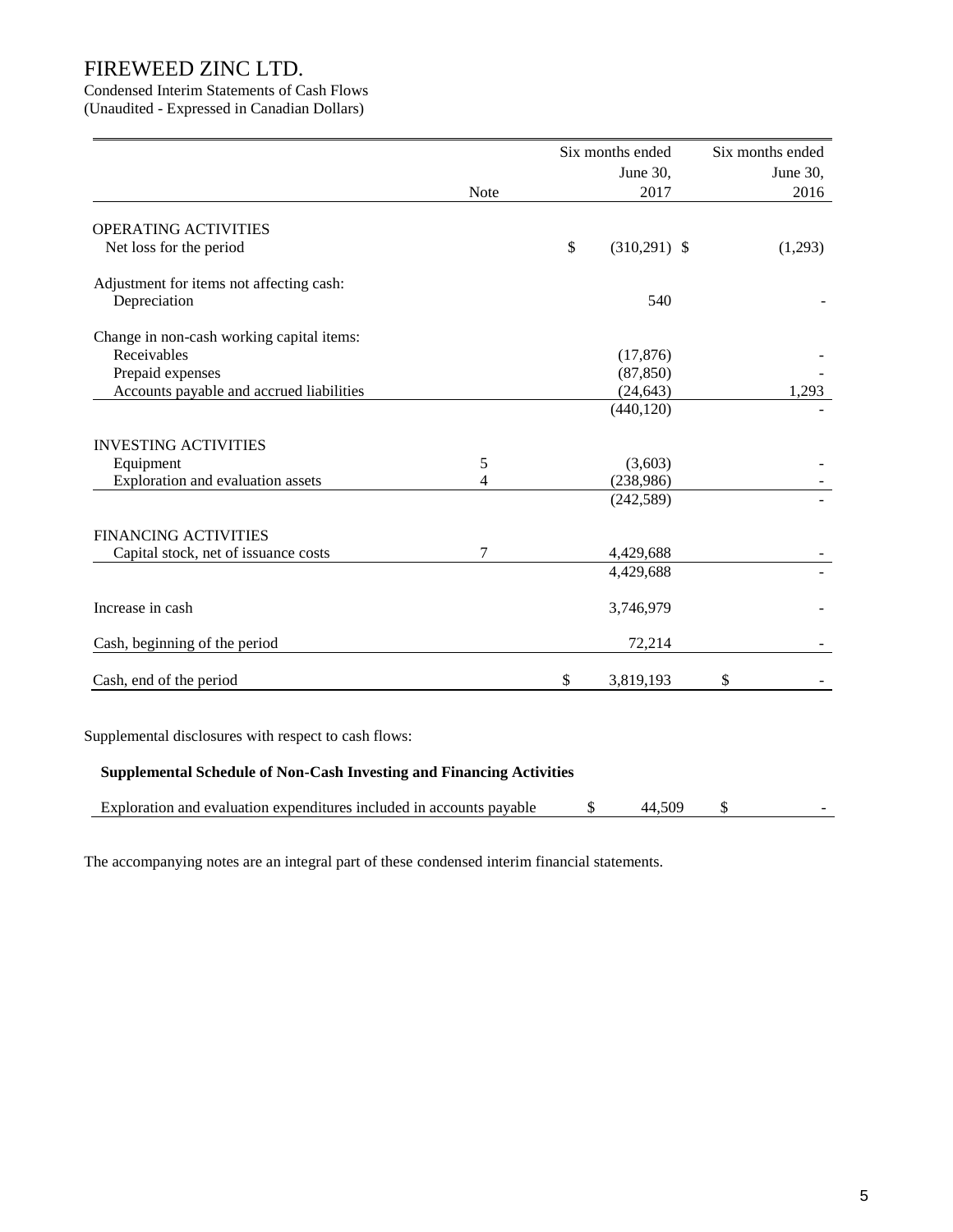Condensed Interim Statements of Changes in Shareholders' Equity (Unaudited - Expressed in Canadian Dollars)

|                                                           |      | Capital Stock            |                 |     |                     |                                         |    |     |                 |            |
|-----------------------------------------------------------|------|--------------------------|-----------------|-----|---------------------|-----------------------------------------|----|-----|-----------------|------------|
|                                                           | Note | <b>Shares</b>            | Amount          |     | Warrants<br>reserve | Subscriptions<br>received in<br>advance |    |     | Deficit         | Total      |
| <b>Balance at December 31, 2015</b><br><b>Issued for:</b> |      | 3,200,000                | \$<br>800       | -\$ |                     |                                         | ÷. | \$  | $(13,521)$ \$   | (12, 721)  |
| Shares surrendered                                        |      | (1,200,000)              | (300)           |     |                     |                                         |    |     |                 | (300)      |
| Seed financings                                           |      | 3,700,000                | 270,000         |     |                     |                                         |    |     |                 | 270,000    |
| Subscriptions received in advance                         | 7    | $\overline{\phantom{a}}$ |                 |     |                     | 80,000                                  |    |     |                 | 80,000     |
| Loss for the year                                         |      |                          |                 |     |                     |                                         |    |     | (188, 639)      | (188, 639) |
| <b>Balance at December 31, 2016</b>                       |      | 5,700,000                | \$<br>270,500   | S   |                     | 80,000<br>S.                            |    | \$. | $(202, 160)$ \$ | 148,340    |
| Issued for:                                               |      |                          |                 |     |                     |                                         |    |     |                 |            |
| Seed financings                                           |      | 3,720,000                | 645,000         |     |                     | (80,000)                                |    |     |                 | 565,000    |
| Initial public offering                                   |      | 8,336,370                | 3,759,123       |     | 105,565             |                                         |    |     |                 | 3,864,688  |
| Loss for the period                                       |      |                          |                 |     |                     |                                         |    |     | (310,291)       | (310,291)  |
| <b>Balance at June 30, 2017</b>                           |      | 17,756,370               | \$<br>4,674,623 | S   | 105,565             | \$                                      | -  | \$  | $(512, 451)$ \$ | 4,267,737  |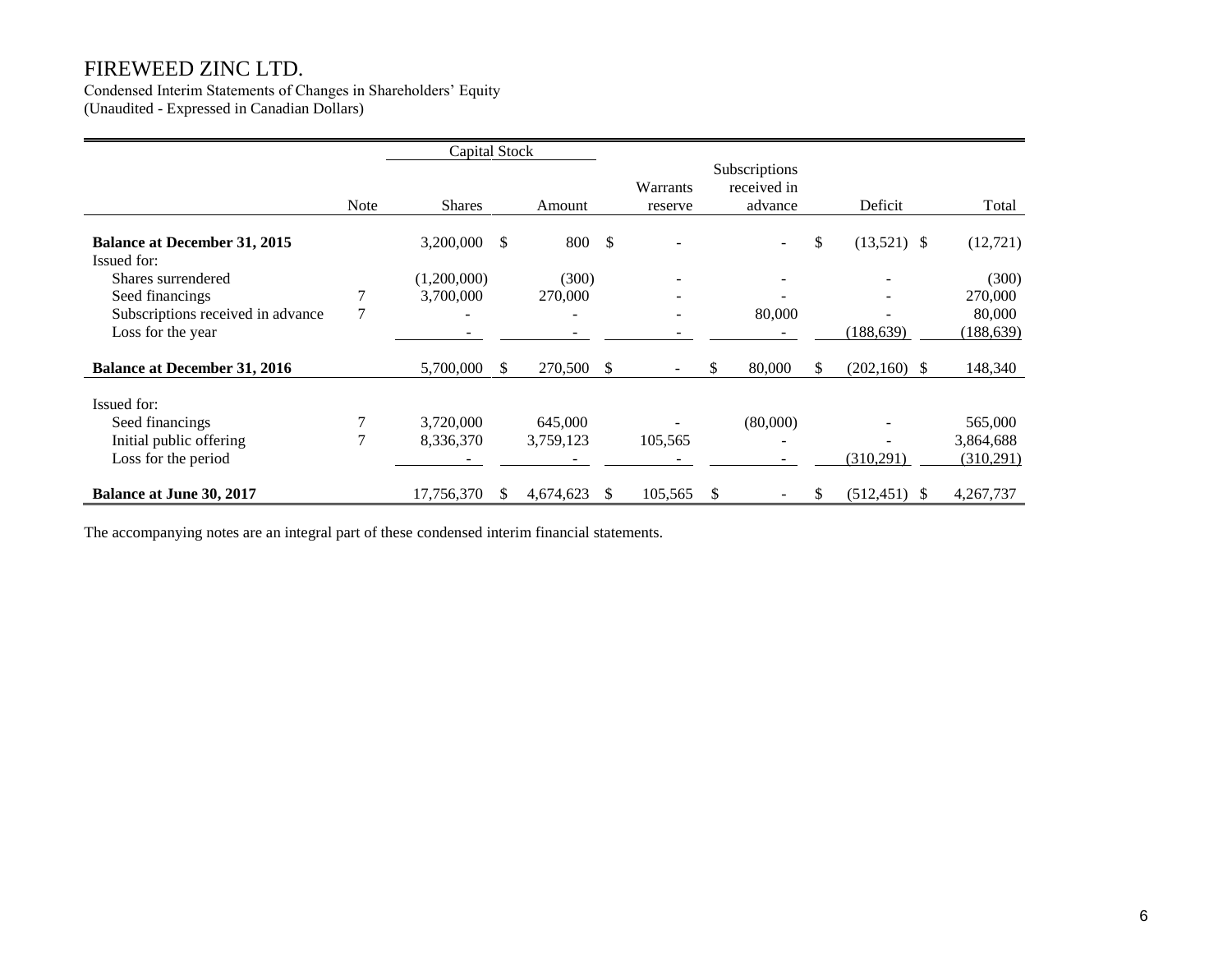Notes to the Condensed Interim Financial Statements for the six months ended June 30, 2017 (Unaudited - Expressed in Canadian Dollars)

### **1. Nature and continuance of operations**

Fireweed Zinc Ltd. (the "Company") was incorporated under the Business Corporations Act of the Yukon in Canada on October 20, 2015. The Company is a mineral exploration and development company and is engaged in the acquisition, exploration and development of mineral assets. Currently the Company has one project, the Macmillan Pass Project which includes the Tom and Jason zinc-lead-silver deposits in Yukon, Canada. The Company is listed on the TSX Venture Exchange and trades under the symbol FWZ.

The Company's head office and principal address is Suite 1020 – 800 West Pender Street, Vancouver, British Columbia, Canada V6C 2V6. The registered and records office is 3081 3<sup>rd</sup> Avenue, Whitehorse, Yukon, Canada Y1A 4Z7.

The Company's ability to continue operations is not assured and is dependent upon the ability of the Company to obtain necessary financing to meet the Company's liabilities and commitments as they become due and the ability to generate future profitable production or operations or obtain sufficient proceeds from the disposition thereof. The outcome of these matters cannot be predicted at this time. The condensed interim financial statements do not include adjustments to amounts and classifications of assets and liabilities that might be necessary should the Company be unable to continue operations. With the capital raised during the quarter, management believes that the Company has sufficient working capital to maintain its operations and activities for the next fiscal year.

These condensed interim financial statements are authorized for issue by the Board of Directors on August 22, 2017.

The condensed interim financial statements of the Company have been prepared in accordance with International Financial Reporting Standards ("IFRS") as issued by the International Accounting Standards Board ("IASB") for interim information, specifically International Accounting Standards ("IAS") 34 - Interim Financial Reporting. In addition, the condensed interim financial statements have been prepared using interpretations issued by the International Financial Reporting Interpretation Committee ("IFRIC") and the same accounting policies and methods of their application as the most recent annual financial statements of the Company. These interim financial statements do not include all disclosures normally provided in the annual financial statements and should be read in conjunction with the Company's audited financial statements for the year ended December 31, 2016. In management's opinion, all adjustments necessary for fair presentation have been included in these condensed interim financial statements. Interim results are not necessarily indicative of the results expected for the year ended December 31, 2017.

### **2. Basis of presentation**

The condensed interim financial statements have been prepared on a historical cost basis, except for financial instruments classified as fair value through profit and loss, which are stated at their fair value. All dollar amounts presented are in Canadian dollars unless otherwise specified. In addition, the condensed interim financial statements have been prepared using the accrual basis of accounting, except for cash flow information.

### **3. Significant accounting policies**

### **a) New accounting policies**

### *Equipment*

Equipment is stated at cost less accumulated amortization and accumulated impairment losses. Cost includes expenditures that are directly attributable to the acquisition of the asset. Subsequent costs are included in the asset's carrying amount or recognized as a separate asset, as appropriate, only when it is probable that future economic benefits associated with the item will flow to the company and cost can be measured reliably. The carrying amount of a replaced asset is derecognized when replaced. Repairs and maintenance costs are charged to profit and loss during the period in which they are incurred.

The major categories of equipment are amortized as follows: Computer Hardware: 45% declining balance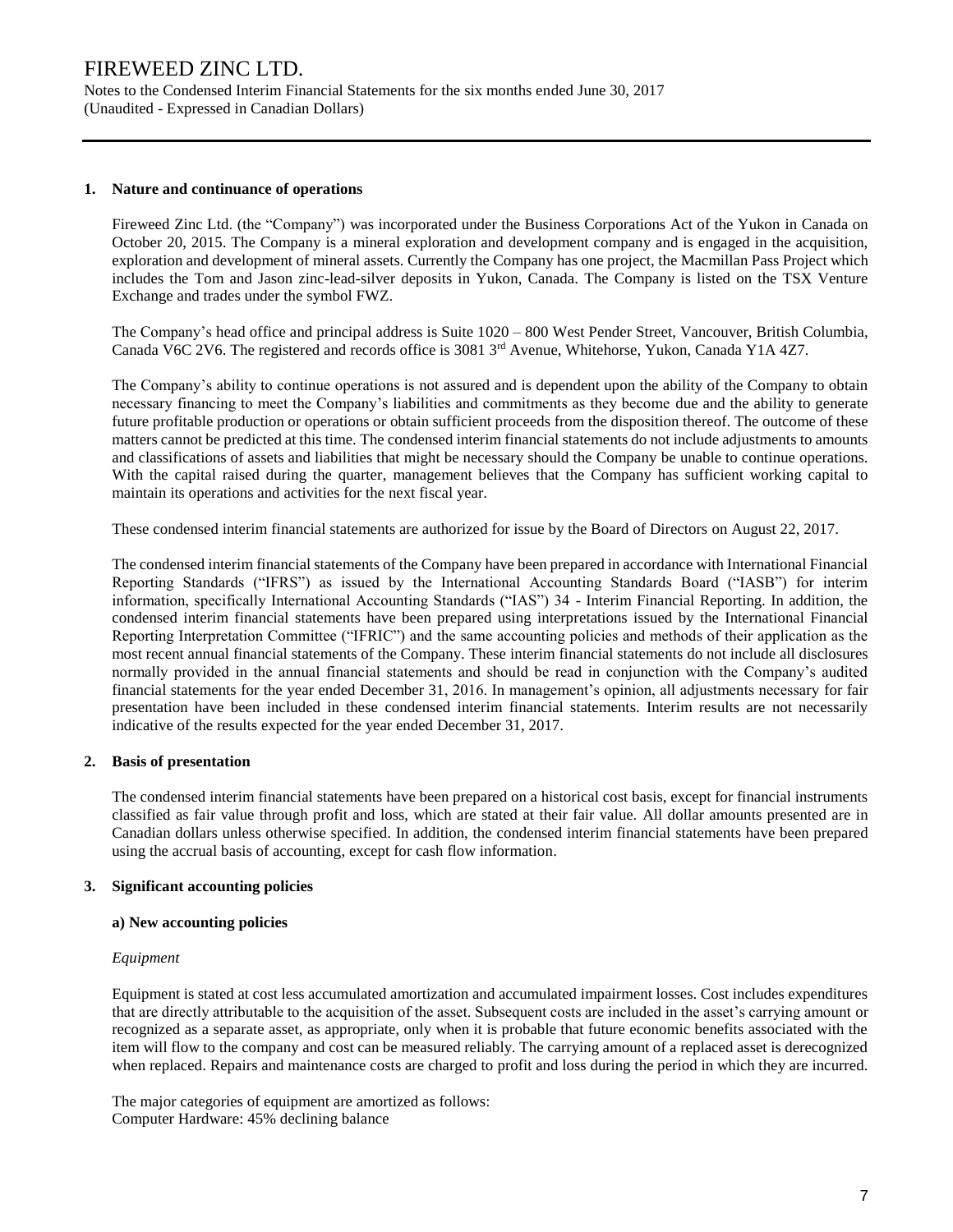Notes to the Condensed Interim Financial Statements for the six months ended June 30, 2017 (Unaudited - Expressed in Canadian Dollars)

### **3. Significant accounting policies (cont'd…)**

### **a) New accounting policies (cont'd…)**

### *Equipment (cont'd…)*

The Company allocates the amount initially recognized in respect of an item of equipment to its significant parts and amortizes separately each such part. Residual values, method of amortization and useful lives are reviewed annually and adjusted if appropriate. Gains and losses on disposals of equipment are determined by comparing the proceeds with the carrying amount of the asset and are included as part of other gains and losses in the statements of loss and comprehensive loss.

#### *Share-Based Payments*

The Company's stock option plan allows Company employees, directors, officers and consultants to acquire shares of the Company. The fair value of options granted is recognized as share-based payment expense with a corresponding increase in equity. An individual is classified as an employee when the individual is an employee for legal or tax purposes (direct employee) or provides services similar to those performed by a direct employee. Fair value is measured at grant date, and each tranche is recognized using the graded vesting method over the period during which the options vest. The fair value of the options granted is measured using the Black-Scholes option pricing model, taking into account the terms and conditions upon which the options were granted. At each financial position reporting date, the amount recognized as an expense is adjusted to reflect the actual number of stock options that are expected to vest. In situations where equity instruments are issued to consultants and some or all of the goods or services received by the entity as consideration cannot be specifically identified, they are measured at the fair value of the share-based payment. Otherwise, share-based payments are measured at the fair value of goods or services received.

#### **b) New significant estimates and judgments**

The following are the critical judgments, estimates and assumptions that the Company has made in the process of applying the Company's accounting policies and that have the most significant effect on the amounts recognized in the condensed interim financial statements.

#### *Share-based payments*

The Company measures share-based payments expense by reference to the fair value of the stock options at the date at which they are granted. Estimating fair value for granted stock options requires determining the most appropriate valuation model which is dependent on the terms and conditions of the grant. This estimate also requires determining the most appropriate inputs to the valuation model including the expected life of the option, volatility, dividend yield, and rate of forfeitures.

#### **c) New standards and interpretations not yet adopted**

Certain new standards, interpretations, amendments and improvements to existing standards were issued by the IASB or IFRIC that are mandatory for future accounting periods. The following have not yet been adopted by the Company and are being evaluated to determine their impact.

- IFRS 9: New standard that replaced IAS 39 for classification and measurement, tentatively effective for annual periods beginning on or after January 1, 2018.
- IFRS 16, Leases: New standard to establish principles for recognition, measurement, presentation and disclosure of leases with an impact on lessee accounting, effective for annual periods beginning on or after January 1, 2019.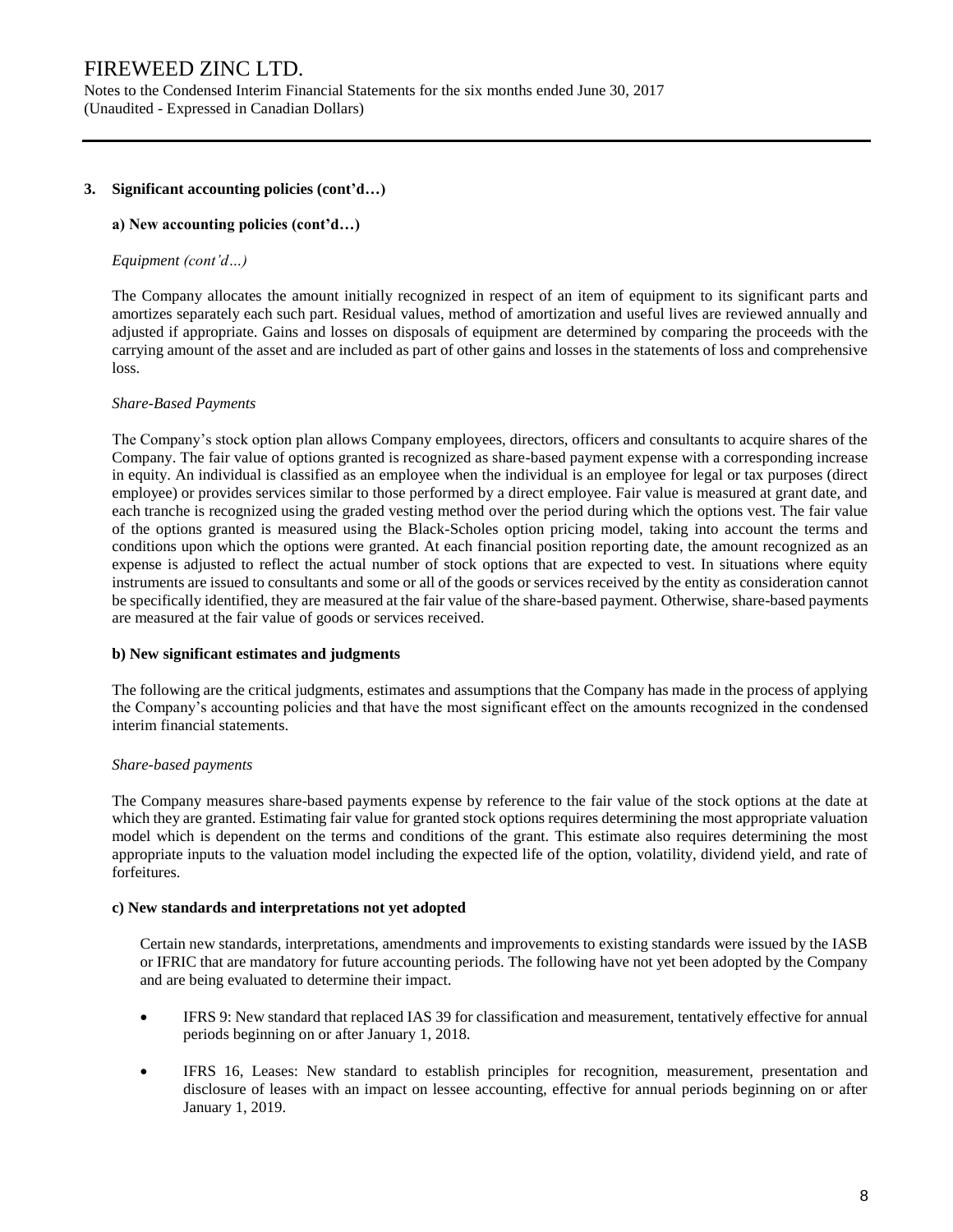Notes to the Condensed Interim Financial Statements for the six months ended June 30, 2017 (Unaudited - Expressed in Canadian Dollars)

## **4. Exploration and evaluation assets**

| <b>Tom Jason</b>             |             | <b>June 30,</b> | December 31,  |
|------------------------------|-------------|-----------------|---------------|
| (Yukon, Canada)              | <b>Note</b> | 2017            | 2016          |
| Acquisition costs:           |             |                 |               |
| Opening balance              |             | \$<br>100,000   | \$            |
| Additions during the period: |             |                 |               |
| Cash payments                |             | 150,030         | 100,000       |
| Total acquisition costs      |             | 250,030         | 100,000       |
| <b>Exploration costs:</b>    |             |                 |               |
| Opening balance              |             | 1,971           |               |
| Additions during the period: |             |                 |               |
| Camp                         | 7           | 1,970           |               |
| Drilling                     |             | 6,534           |               |
| Field                        |             | 3,580           |               |
| Reporting                    |             | 8,903           |               |
| Geological Consulting        | 8           | 91,781          | 1,971         |
| <b>WCB</b>                   |             | 1,198           |               |
| Engineering (Geophysics)     |             | 11,200          |               |
| Travel & Support             |             | 1,706           |               |
| Legal Fees                   |             | 5,228           |               |
| Permitting                   |             | 268             |               |
| Other                        |             | 922             |               |
| Total exploration costs      |             | 135,261         | 1,971         |
| <b>Ending balance</b>        |             | \$<br>385,291   | \$<br>101,971 |

### Tom Jason, Yukon, Canada

On December 14, 2016, the Company entered into a two year option agreement with Hudbay Minerals Inc. ("Hudbay") whereby the Company can acquire a 100% interest in the Tom Jason zinc-lead-silver property by paying \$1,000,000 in cash, issuing such quantity of common shares in the capital of the Company as is equal to 15% of its issued and outstanding shares on a fully diluted basis but excluding shares issued for projects other than Tom Jason at the time the option is exercised, and incurring exploration expenditures of \$1,000,000 over two years or a prorated lesser amount if the option is exercised earlier than two years.

These terms are summarized as follows:

| <b>Due Date</b>              | Cash              | <b>Common shares</b>                 | <b>Cumulative</b><br>exploration<br>expenditures |
|------------------------------|-------------------|--------------------------------------|--------------------------------------------------|
| December $14, 2016$          | $$100,000$ (paid) |                                      |                                                  |
| Earlier of the Company's IPO | $$150,000$ (paid) |                                      |                                                  |
| and exercise of the option   |                   |                                      |                                                  |
| December 14, 2017            |                   |                                      | 250,000                                          |
| Exercise of the option       | \$750,000         | 15% of issued and outstanding shares | \$1,000,000                                      |

Upon exercise of the option, the Company will assume a pre-existing 3% net smelter royalty ("NSR") on the Jason claims to third parties but will then have the right to purchase at any time, 1.5% of the NSR for \$1,250,000 and the remaining 1.5% NSR for \$4,000,000. The Tom claims are not encumbered by any underlying royalties.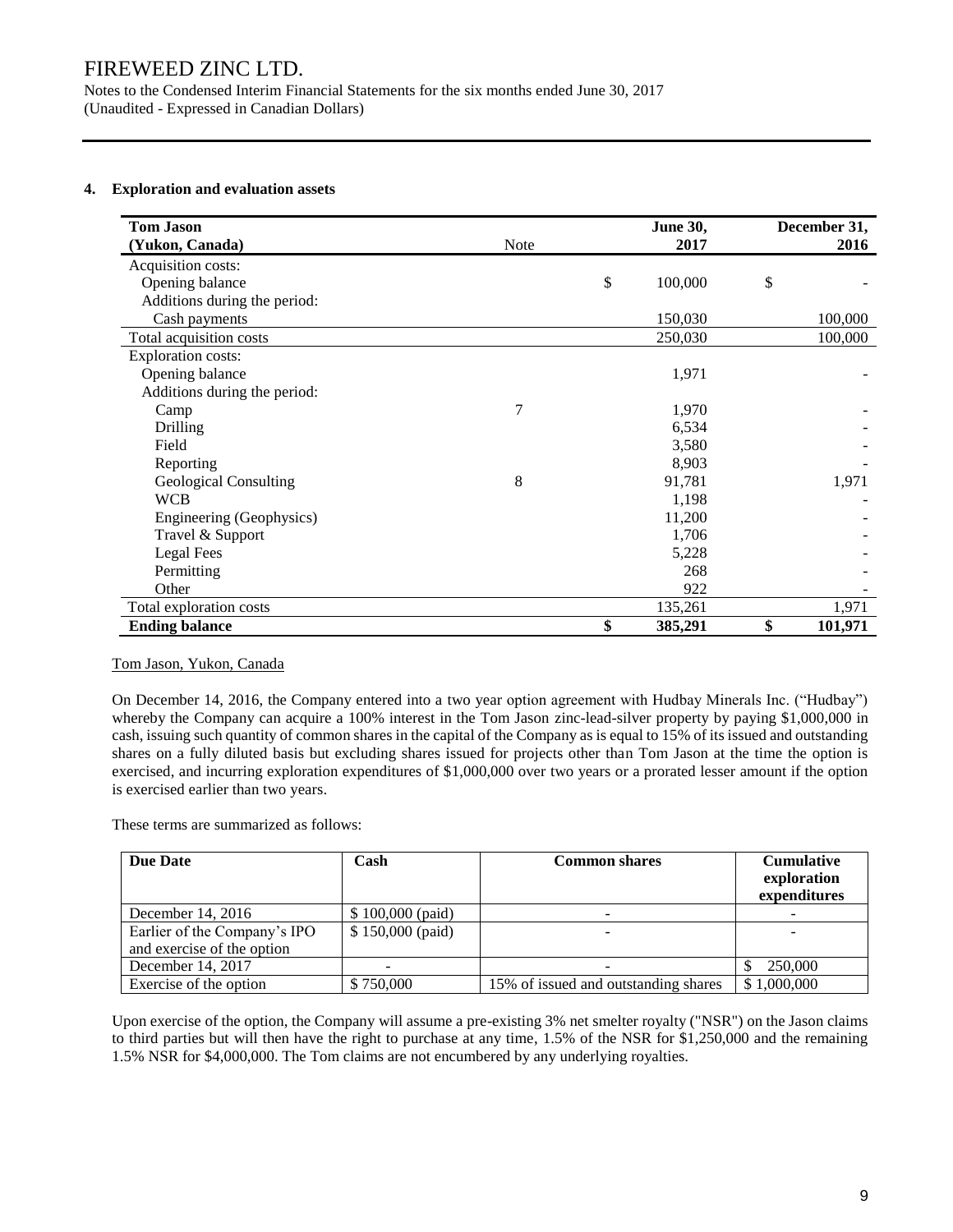Notes to the Condensed Interim Financial Statements for the six months ended June 30, 2017 (Unaudited - Expressed in Canadian Dollars)

# **5. Equipment**

|                             | <b>Computer Hardware</b> |       |
|-----------------------------|--------------------------|-------|
| Cost                        |                          |       |
| As at December 31, 2016     | \$                       |       |
| Additions                   |                          | 3,603 |
| Balance as at June 30, 2017 |                          | 3,603 |
| Depreciation                |                          |       |
| As at December 31, 2016     |                          |       |
| Charged for the period      |                          | (540) |
| Balance as at June 30, 2017 |                          | (540) |
| Net book value              |                          |       |
| As at December 31, 2016     |                          |       |
| As at June 30, 2017         | \$                       | 3,063 |

## **6. Accounts payable and accrued liabilities**

Accounts payable and accrued liabilities mainly consist of payables to directors for expenses reimbursement and to vendors for work completed on the Company's project. The breakdowns of accounts payable and accrued liabilities are as follows:

|                            | <b>Note</b> | June $30$ , |    | December 31.             |
|----------------------------|-------------|-------------|----|--------------------------|
|                            |             | 2017        |    | 2016                     |
| Payable to directors       |             | 12,680      | D. | 14,308                   |
| Payable to vendors         |             | 38,819      |    | $\overline{\phantom{0}}$ |
| <b>Accrued liabilities</b> |             | -           |    | 17,500                   |
|                            |             | 51.499      | ◡  | 31,808                   |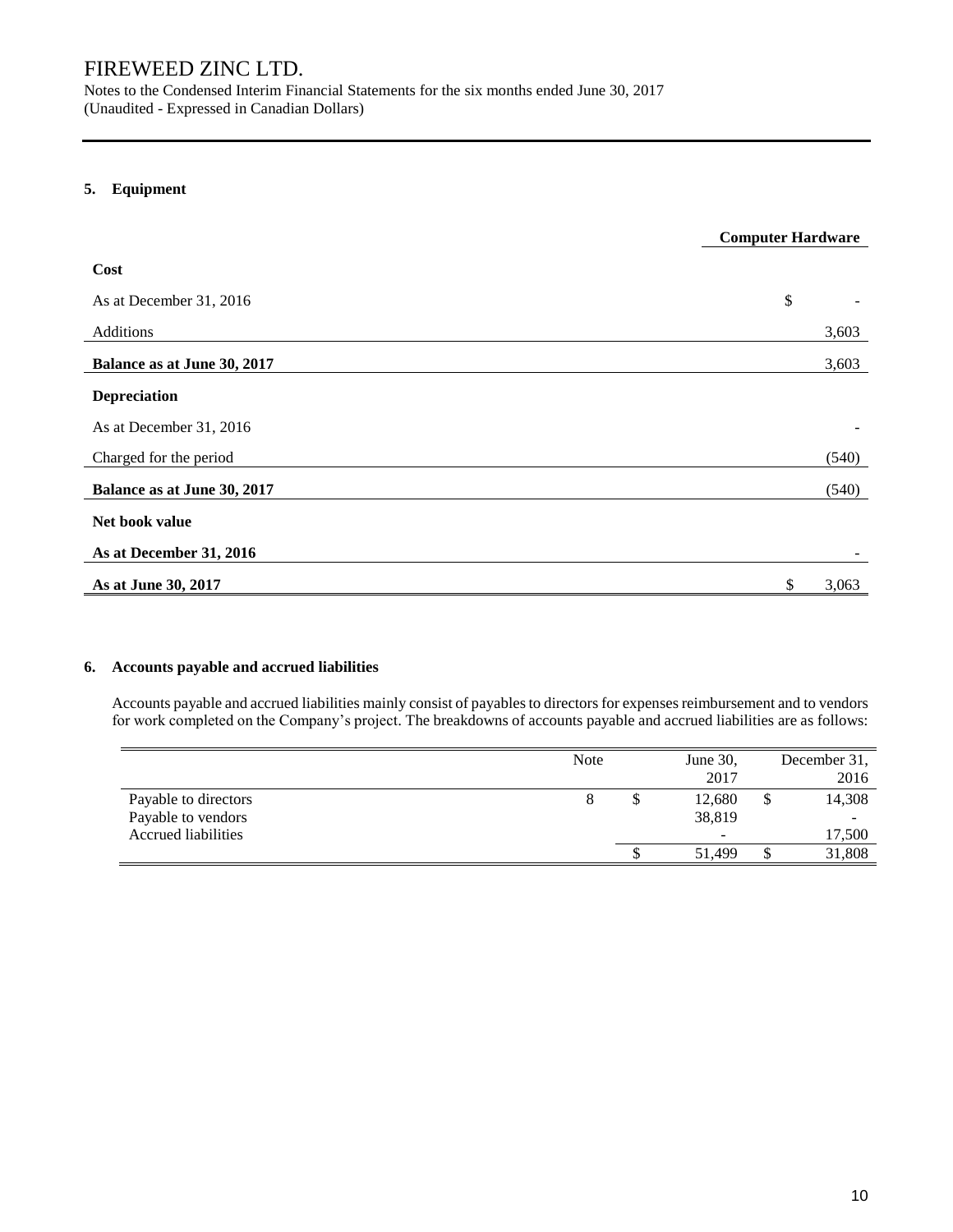Notes to the Condensed Interim Financial Statements for the six months ended June 30, 2017 (Unaudited - Expressed in Canadian Dollars)

## **7. Capital stock**

The authorized capital stock of the Company consists of an unlimited number of common shares without nominal or par value.

### **Issued and outstanding**

As at June 30, 2017, the Company had 17,756,370 (December 31, 2016 – 5,700,000) common shares issued and outstanding.

### Transactions for the period ended June 30, 2017

On January 5, 2017, 1,900,000 common shares were issued at \$0.10 per share for gross proceeds of \$190,000 upon closing of second tranche of \$0.10 seed financings. Of the \$190,000, \$80,000 was received in advance and included in subscriptions received in advance as at December 31, 2016.

On February 6, 2017, 1,680,000 common shares were issued at \$0.25 per share for gross proceeds of \$420,000.

On March 3, 2017, 140,000 common shares were issued at \$0.25 per share for gross proceeds of \$35,000.

On May 29, 2017, 8,050,000 common shares were issued at \$0.50 per share for gross proceeds of \$4,025,000 upon completion of the initial public offering ("IPO"). In connection with the IPO, the Company issued another 286,370 common shares at \$0.50 per share as commission to the agent, and 403,000 agents' warrants, exercisable at \$0.50 for a period of two years from the date of grant. The Company also incurred \$160,312 in cash share issuance costs.

#### Transactions for the year ended December 31, 2016

On September 20, 2016, 1,200,000 of incorporation shares with a value of \$300 were surrendered and returned back to the Company.

On October 24, 2016, 2,000,000 common shares were issued at \$0.01 per share for gross proceeds of \$20,000. In connection with the issuance, share-based compensation of \$100,000 was recorded in profit and loss to reflect the fair value of the shares.

On October 25, 2016, 500,000 common shares were issued at \$0.06 per share for gross proceeds of \$30,000.

On December 12, 2016, 1,200,000 common shares were issued at \$0.10 per share for gross proceeds of \$120,000.

As at December 31, 2016, share subscriptions of \$80,000 for 800,000 common shares were received in advance for the second tranche of \$0.10 seed financings, which was closed on January 5, 2017 subsequent to the year-end.

#### Escrow shares

Pursuant to TSX Venture Exchange policies, 7,074,000 (December 31, 2016 – Nil) common shares issued in the IPO were held in escrow as at June 30, 2017. The common shares in escrow will be released in equal 15% tranches every 6 months from the listing date.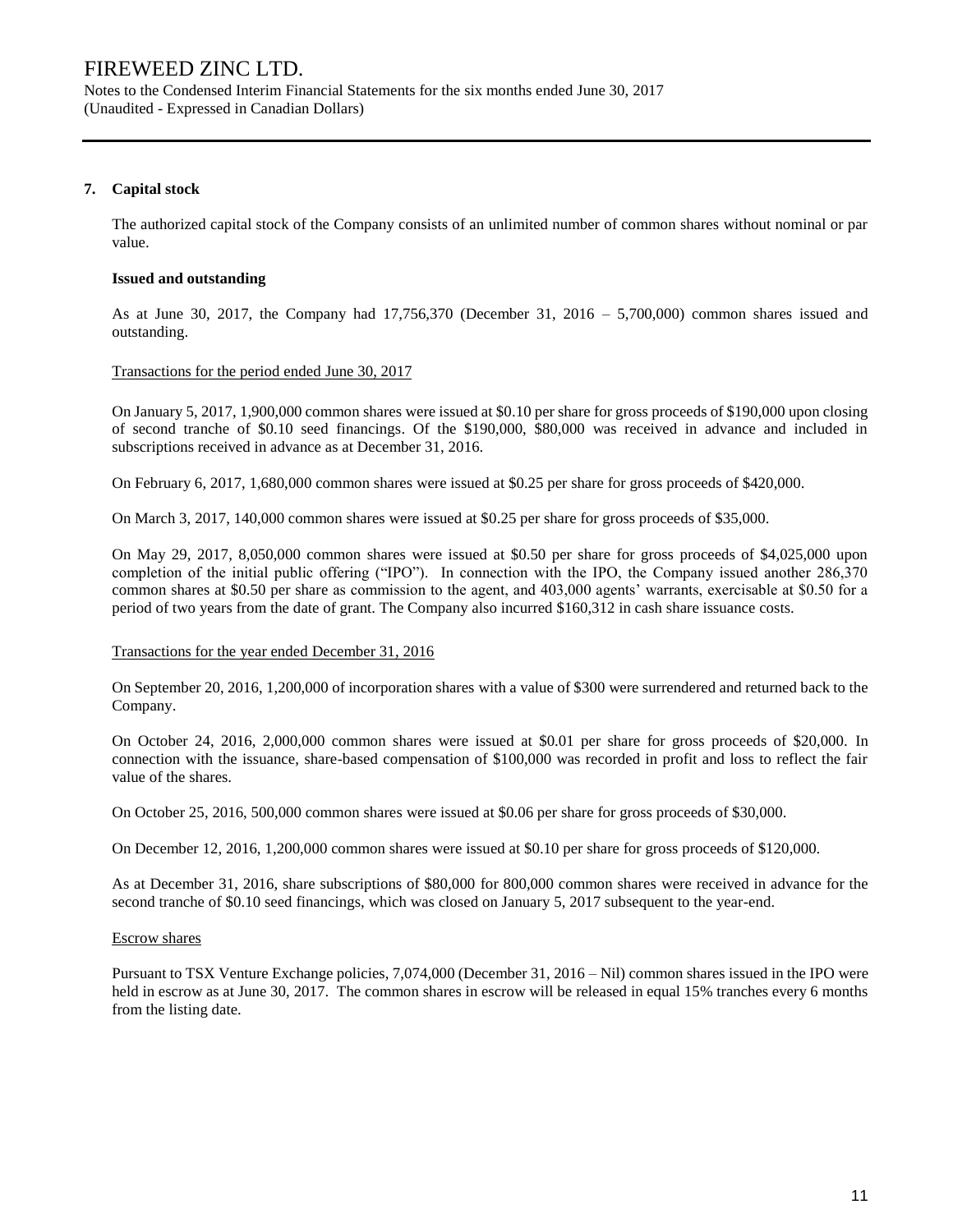Notes to the Condensed Interim Financial Statements for the six months ended June 30, 2017 (Unaudited - Expressed in Canadian Dollars)

## **7. Capital stock (cont'd…)**

### **Stock options**

On February 8, 2017, the Company adopted a stock option plan ("the Plan") whereby it can grant options to directors, officers, employees, and technical consultants of the Company. The maximum numbers of shares that may be reserved for issuance under the Plan is limited to 10% of the issued common shares of the Company at any time and are exercisable within a maximum of ten (10) years. The vesting period for all options is at the discretion of the directors. The exercise price will be set by the directors at the time of grant and cannot be less than the discounted market price of the Company's common shares.

On April 26, 2017, the Company granted 1,380,000 stock options to directors, officers, employees, and consultants of the Company. The options entitle the holders to purchase one common share for each option held at \$0.50 until April 26, 2022. The fair value of the stock options of \$512,429 or \$0.37 per option was determined using the Black Scholes option valuation model with the assumptions indicated below.

|                           | June 30, | December 31, |
|---------------------------|----------|--------------|
|                           | 2017     | 2016         |
| Risk-free interest rate   | 0.95%    |              |
| Expected life of options  | 5 years  |              |
| Annualized volatility     | 100%     |              |
| Dividend rate             | $0.00\%$ |              |
| Forfeiture rate           | 0.00%    |              |
| Share price on grant date | \$0.50   |              |

The options vest evenly every 6 months, beginning 6 months after the grant date, for a period of 30 months. As no options have vested as of June 30, 2017, \$Nil (June 30, 2016 - \$Nil) share-based payment expense has been recognized in profit and loss.

### **Agents' Warrants**

In connection with the IPO, the Company granted 403,000 agents' warrants, exercisable at \$0.50 for a period of two years from the date of grant. The fair value of the agents warrants of \$105,565 was determined using the Black Scholes option valuation model with the assumptions indicated below.

|                           | June 30, | December 31, |
|---------------------------|----------|--------------|
|                           | 2017     | 2016         |
| Risk-free interest rate   | 0.71%    |              |
| Expected life of options  | 2 years  |              |
| Annualized volatility     | 100%     |              |
| Dividend rate             | $0.00\%$ |              |
| Forfeiture rate           | $0.00\%$ |              |
| Share price on grant date | \$0.50   |              |

The entire amount of the warrants was recorded directly to warrants reserve on the condensed interim statement of financial position.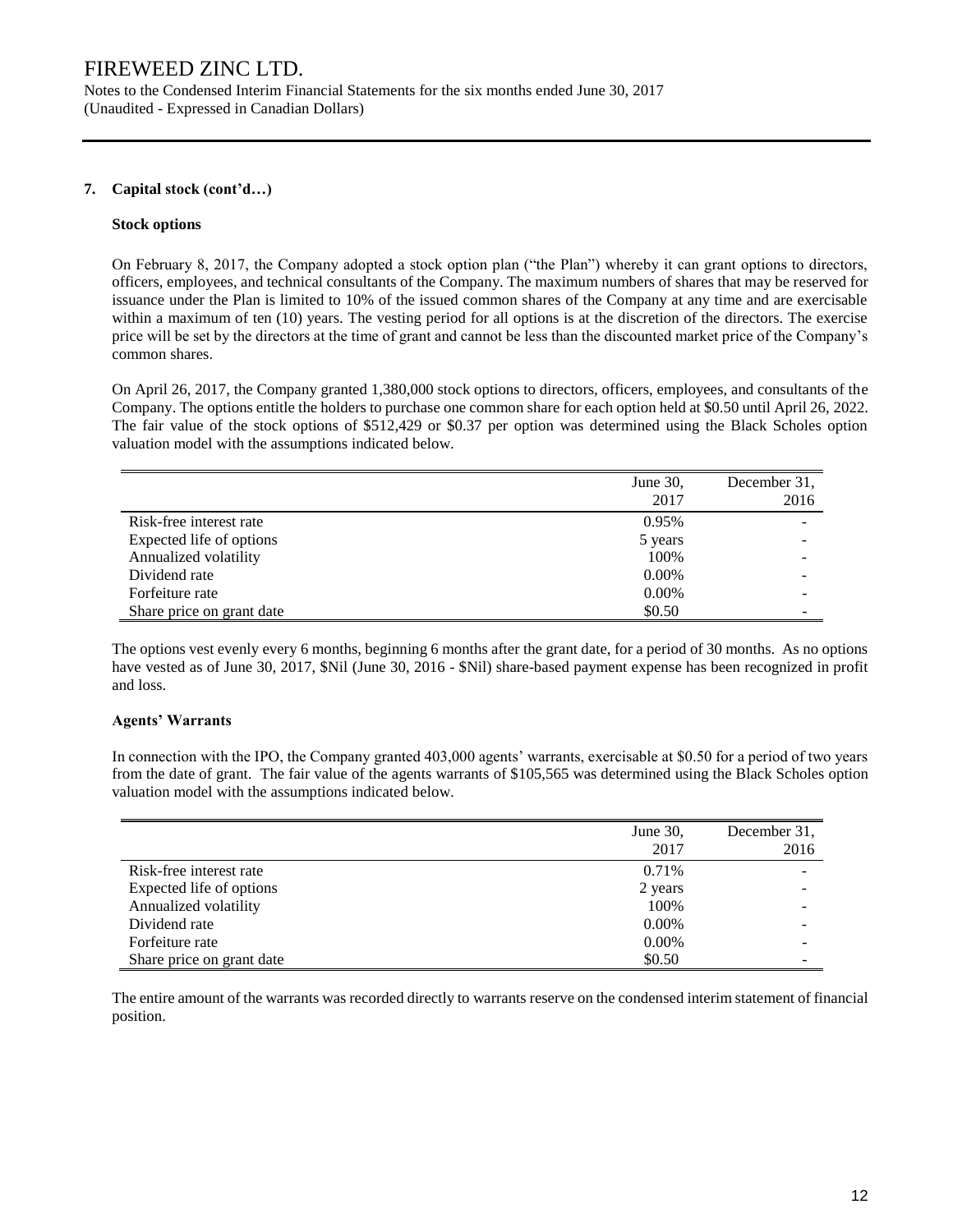Notes to the Condensed Interim Financial Statements for the six months ended June 30, 2017 (Unaudited - Expressed in Canadian Dollars)

### **8. Related party transactions**

Key management personnel include those persons having authority and responsibility for planning, directing and controlling the activities of the Company as a whole. The Company has determined that key management personnel consist of executive and non-executive members of the Company's Board of Directors and corporate officers.

Compensation of key management was as follows:

|                                   |    | Six months ended<br>June 30,<br>2017 |     | Six months ended<br>June $30$ ,<br>2016 |
|-----------------------------------|----|--------------------------------------|-----|-----------------------------------------|
| Brandon Macdonald, Director & CEO | S  | 47,500                               | -\$ |                                         |
| George Gorzynski, Director        |    | 10,000                               |     |                                         |
|                                   | Ъ. | 57,500                               |     |                                         |

The remuneration of key management personnel during the six months ended June 30, 2017 was \$57,500 (2016 - \$nil), where \$29,975 was expensed to consulting fees and \$27,525 was capitalized to exploration and evaluation assets. As at June 30, 2017, \$12,680 (December 31, 2016 - \$14,308) owing to key management was included in accounts payable and accrued liabilities for consulting fees and expense reimbursements. These payables are unsecured, non-interest bearing and are expected to be repaid under normal trade terms.

### **9. Segmented information**

The Company operates in one reportable segment, being the acquisition, exploration and development of mineral projects. All of the Company's operations are within the mineral exploration sector in Canada.

### **10. Capital management**

The Company manages its capital structure and makes adjustments to it, based on the funds available to the Company, in order to support the acquisition, exploration and development of exploration and evaluation assets. In the management of capital, the Company includes components of shareholders' equity. The Board of Directors does not establish quantitative return on capital criteria for management, but rather relies on the expertise of the Company's management to sustain future development of the business. The properties in which the Company currently has an interest are in the exploration stage; as such the Company is dependent on external financing to fund activities. In order to carry out planned exploration and pay for administrative costs, the Company will spend its existing working capital and raise additional funds as needed. The Company will continue to assess new properties and seek to acquire an interest in additional properties if it feels there is sufficient geologic or economic potential and if it has or feels it can raise adequate financial resources to do so.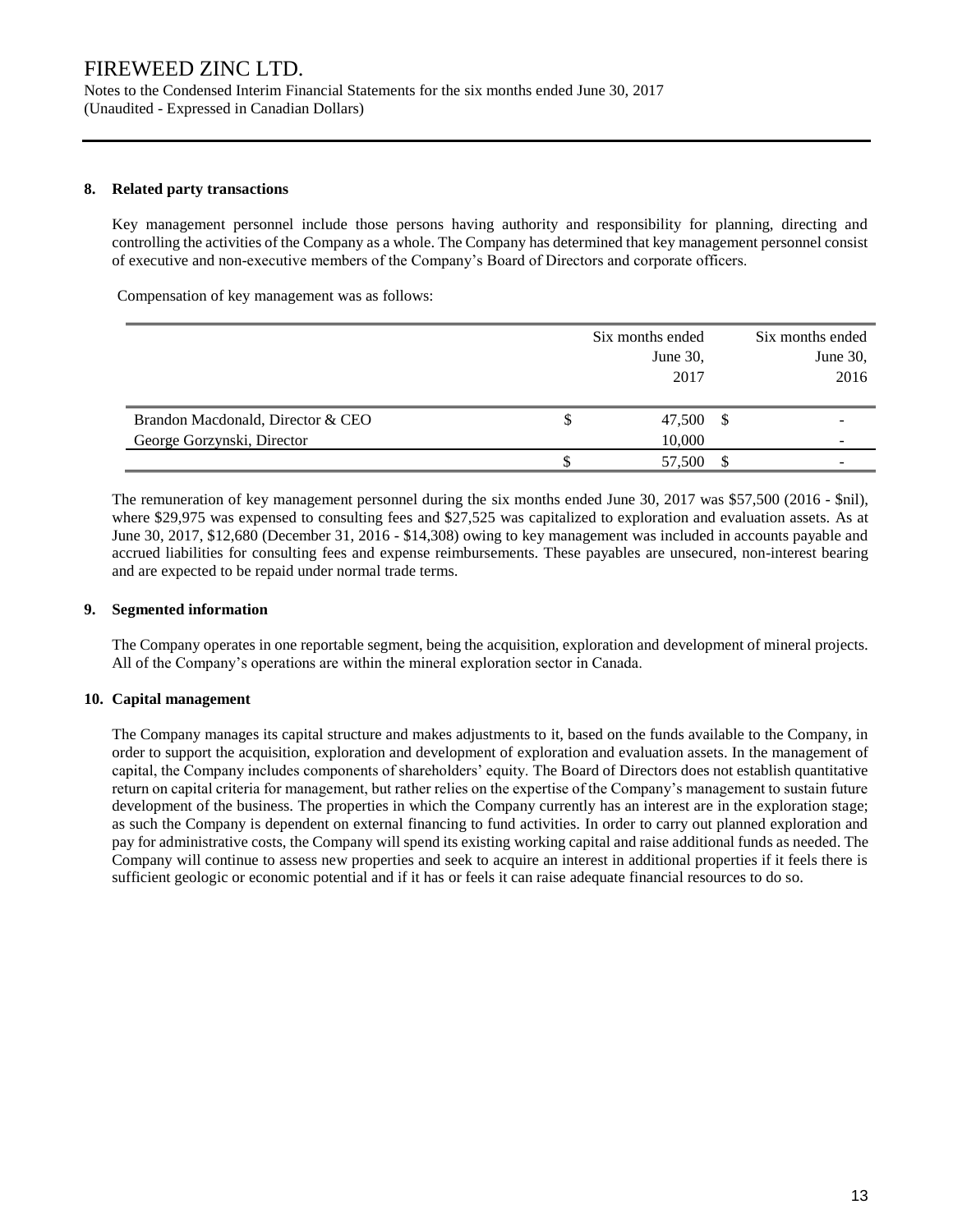Notes to the Condensed Interim Financial Statements for the six months ended June 30, 2017 (Unaudited - Expressed in Canadian Dollars)

### **11. Financial instruments**

Financial instruments measured at fair value are classified into one of three levels in the fair value hierarchy according to the relative reliability of the inputs used to estimate the fair values. The three levels of the fair value hierarchy are:

Level 1 – Unadjusted quoted prices in active markets for identical assets or liabilities;

Level 2 – Inputs other than quoted prices that are observable for the asset or liability either directly or indirectly; and Level 3 – Inputs that are not based on observable market data.

The fair value of the Company's receivables, and accounts payable and accrued liabilities approximate carrying value, which is the amount recorded on the statements of financial position. The fair value of the Company's other financial instruments, cash, under the fair value hierarchy are based on level 1 quoted prices in active markets for identical assets and liabilities.

The Company's risk exposures and the impact on the Company's financial instruments are summarized below:

### *Credit risk*

Credit risk is the risk of loss associated with a counterparty's inability to fulfill its payment obligations. Receivables consist of GST recoverable amounts from the Federal Government of Canada. The Company believes its exposure to credit risk is equal to the carrying value of this balance.

### *Liquidity risk*

The Company's approach to managing liquidity risk is to ensure that it will have sufficient liquidity to meet liabilities when due. As at June 30, 2017, the Company had a cash balance of \$3,819,193 (December 31, 2016 - \$72,214) to settle current liabilities of \$51,499 (December 31, 2016 - \$31,808). The Company believes it has sufficient funds to meet its current liabilities as they become due.

The Company is dependent on obtaining regular financings in order to continue as a going concern. Despite previous success in acquiring these financings, there is no guarantee of obtaining future financings.

#### *Interest rate risk*

The Company has interest bearing cash balances and is at minimum risk to fluctuating interest rates.

#### *Price risk*

The Company is exposed to price risk with respect to commodity and equity prices. Equity price risk is defined as the potential adverse impact on the Company's earnings due to movements in individual equity prices or general movements in the level of the stock market. Commodity price risk is defined as the potential adverse impact on profit or loss and economic value due to commodity price movements and volatilities. The Company closely monitors commodity prices of resources, individual equity movements, and the stock market to determine the appropriate course of action to be taken by the Company.

#### *Foreign currency risk*

The Company operates predominately in Canada and is not exposed to any significant foreign currency risk.